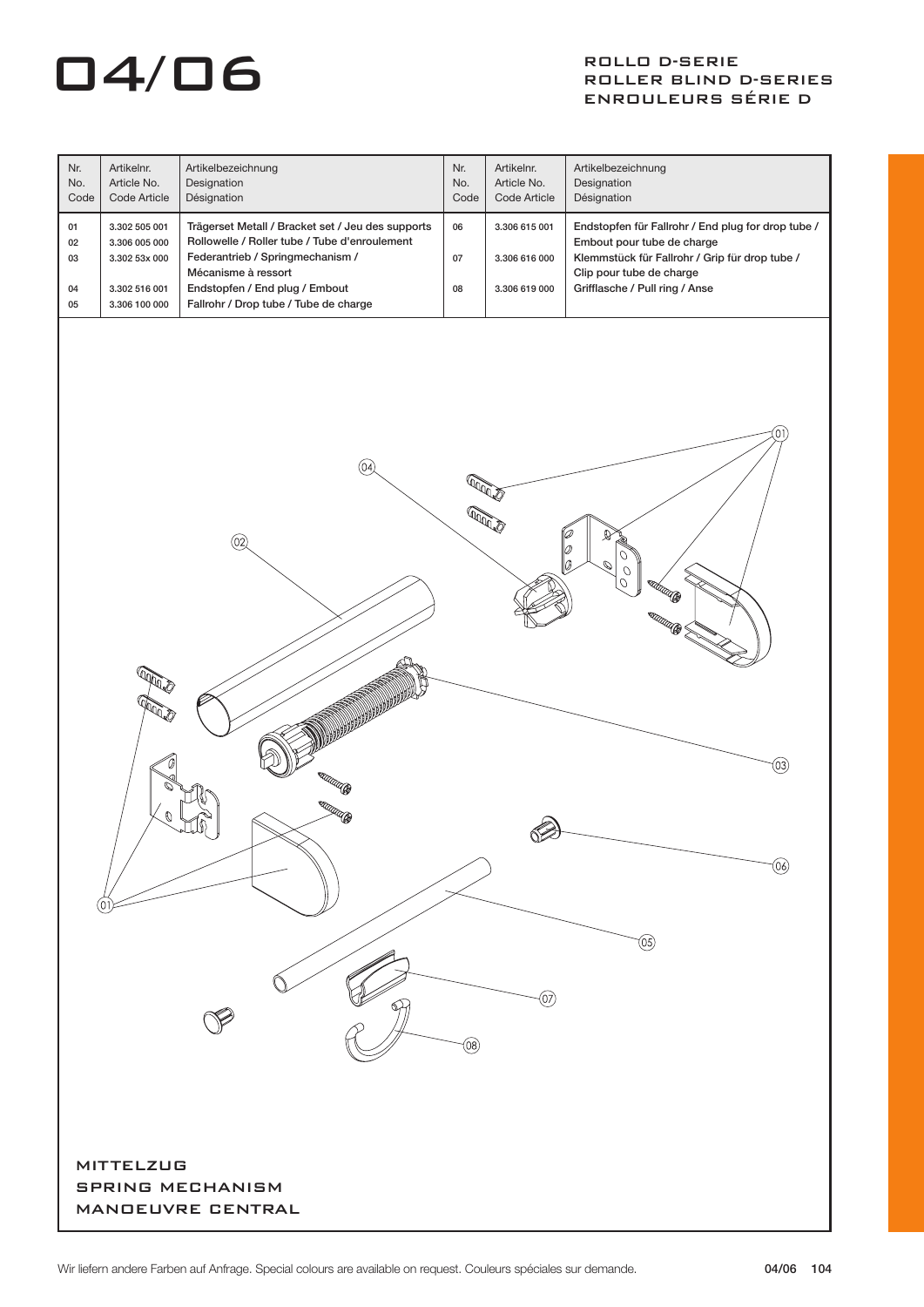# $\Box$ 4/ $\Box$ 6 ROLLER BLIND

#### ROLLER BLIND D-SERIES ENROULEURS SÉRIE D

| Abbildung<br>Illustration<br>Illustration | Artikelnr.<br>Article No.<br>Code Article | Artikelbezeichnung<br>Designation<br>Désignation                                                                                                                                                                                                                                                                                                                                  | Packeinheit<br>Packing Unit<br>Conditionnement |
|-------------------------------------------|-------------------------------------------|-----------------------------------------------------------------------------------------------------------------------------------------------------------------------------------------------------------------------------------------------------------------------------------------------------------------------------------------------------------------------------------|------------------------------------------------|
|                                           | 3.302 501<br>$-001$                       | D-100: SEITENZUGSET 25 mm, 1,25 m Kette 4,5x12 mm mit Kunststoffträgern<br>(inkl. Schrauben und Dübel)<br>D-100: SIDE WINDER SET 25 mm, 1,25 m ball chain loop 4,5x12 mm with<br>plastic brackets (incl. screws and wall plugs)<br>D-100: KIT MANCEUVRE LATÉRAL 25 mm, 1,25 m de chaînette 4,5x12 mm<br>avec supports plastiques (incl. vis et chevilles)<br>weiß / white / blanc | 250 Satz<br>250 sets<br>250 jeux               |
|                                           | 3.302 502<br>-001                         | D-25: SEITENZUGSET 25 mm, 1,25 m Kette 4,5x12 mm, Kettenverbinder,<br>Endstopfen<br>D-25: SIDE WINDER SET 25 mm, 1,25 m ball chain loop 4,5x12 mm, ball<br>chain connector, endplug<br>D-25: KIT MANCEUVRE LATÉRAL 25 mm, 1,25 m de chaînette 4,5x12 mm,<br>joint de chaînette, embout<br>weiß / white / blanc                                                                    | 250 Satz<br>250 sets<br>250 jeux               |
|                                           | 3.302 503<br>$-001$                       | D-28: SEITENZUGSET 28 mm, 1,25 m Kette 4,5x12 mm, Kettenverbinder,<br>Endstopfen<br>D-28: SIDE WINDER SET 28 mm, 1,25m ball chain loop 4,5x12 mm, ball<br>chain connector, endplug<br>D-28: KIT MANCEUVRE LATÉRAL 28 mm, 1,25 m de chaînette 4,5x12 mm,<br>joint de chaînette, embout<br>weiß / white / blanc                                                                     | 250 Satz<br>250 sets<br>250 jeux               |
| n                                         | 3.302 504<br>$-001$                       | D-36: SEITENZUGSET 36 mm, 1,50 m Kette 4,5x12 mm, Kettenverbinder,<br>Endstopfen<br>D-36: SIDE WINDER SET 36 mm, 1,50 m ball chain loop 4,5x12 mm, ball<br>chain connector, endplug<br>D-36: KIT MANCEUVRE LATÉRAL 36 mm, 1,50 m de chaînette 4,5x12 mm,<br>joint de chaînette, embout<br>weiß / white / blanc                                                                    | 100 Satz<br>100 sets<br>100 jeux               |
| 4<br>gĮ<br>$c_{Q}$ $\delta_{\sigma}$      | 3.302 505<br>-001<br>-058                 | D-25-B: METALL-TRÄGERSET (35 mm Wandabstand) 25/28 mm<br>(inkl. Schrauben, Dübel und Abdeckkappen)<br>D-25-B: METAL BRACKET-SET (35 mm wall distance) 25/28 mm<br>(incl. screws, wall plugs and caps)<br>D-25-B: KIT DE SUPPORTS, métal, 25/28 mm (35 mm distance du mur)<br>(incl. vis, chevilles et capuchons)<br>weiß / white / blanc<br>silber / silver / argenté             | 250 Satz<br>250 sets<br>250 jeux               |
| 47<br>g.<br>$^{c_{Q}}$ . 58               | 3.302 506<br>$-001$                       | D-28-B: METALL-TRÄGERSET (40 mm Wandabstand) 25/28 mm<br>(inkl. Schrauben, Dübel und Abdeckkappen)<br>D-28-B: METAL BRACKET-SET (40 mm wall distance) 25/28 mm<br>(incl. screws, wall plugs and caps)<br>D-28-B: KIT DE SUPPORTS, métal, 25/28 mm (40 mm distance du mur)<br>(incl. vis, chevilles et capuchons)<br>weiß / white / blanc                                          | 250 Satz<br>250 sets<br>250 jeux               |
| 47<br>ġ,                                  | 3.302 507<br>$-001$<br>-058               | D-36-B: METALL-TRÄGERSET (55 mm Wandabstand) 36 mm<br>(inkl. Schrauben, Dübel und Abdeckkappen)<br>D-36-B: METAL BRACKET-SET (55 mm wall distance) 36 mm<br>(incl. screws, wall plugs and caps)<br>D-36-B: KIT DE SUPPORTS, métal, (55 mm distance du mur) 36 mm<br>(incl. vis, chevilles et capuchons)<br>weiß / white / blanc<br>silber / silver / argenté                      | 100 Satz<br>100 sets<br>100 jeux               |